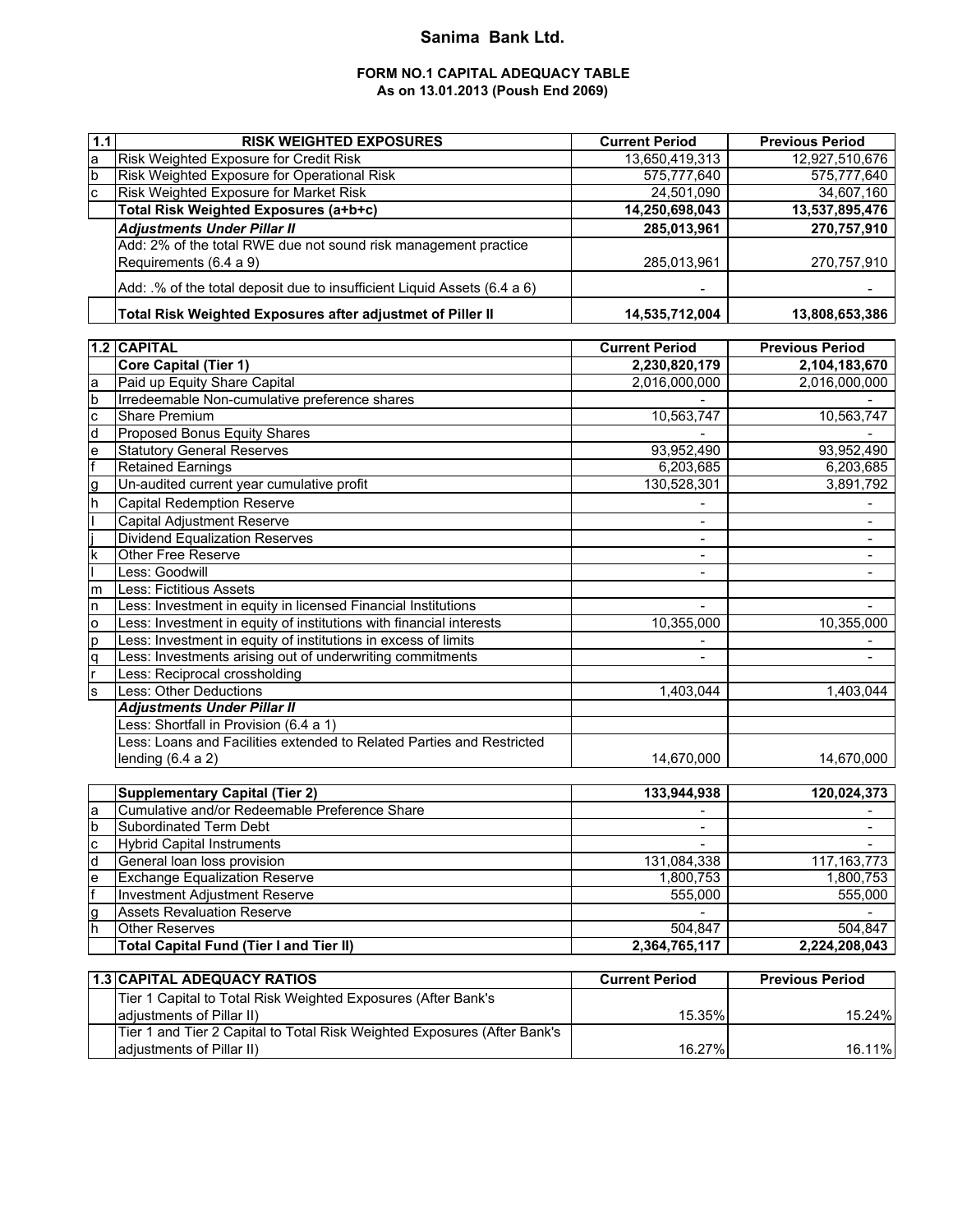# **FORM NO.2 RISK WEIGHTED EXPOSURE FOR CREDIT RISK As on 13.01.2013 (Poush End 2069)**

| A. Balance Sheet Exposures                                                                               | <b>Book Value</b><br>a   | <b>Specific Provision</b><br>b | <b>Eligible CRM</b><br>c | <b>Net Value</b><br>d=a-b-c | <b>Risk Weight</b><br>e | <b>Risk Weighted Exposures</b><br>f=d*e |
|----------------------------------------------------------------------------------------------------------|--------------------------|--------------------------------|--------------------------|-----------------------------|-------------------------|-----------------------------------------|
| Cash Balance                                                                                             | 264,009,882              |                                |                          | 264,009,882                 | 0%                      | $\sim$                                  |
| Balance With Nepal Rastra Bank                                                                           | 631,476,254              |                                |                          | 631,476,254                 | 0%                      | $\sim$                                  |
| Investment in Nepalese Government Securities                                                             | 2,470,633,795            |                                |                          | 2,470,633,795               | 0%                      | $\sim$                                  |
| All Claims on Government of Nepal                                                                        | 26,913,241               |                                |                          | 26,913,241                  | 0%                      | ×.                                      |
| Investment in Nepal Rastra Bank securities                                                               |                          |                                |                          |                             | 0%                      | ÷.                                      |
| All claims on Nepal Rastra Bank                                                                          | $\sim$                   |                                |                          | $\sim$                      | 0%                      | $\sim$                                  |
| Claims on Foreign Government and Central Bank (ECA 0-1)                                                  | $\overline{\phantom{a}}$ |                                |                          | $\sim$                      | 0%                      | $\sim$                                  |
| Claims on Foreign Government and Central Bank (ECA -2)                                                   | $\sim$                   |                                | $\sim$                   | $\sim$                      | 20%                     | $\sim$                                  |
| Claims on Foreign Government and Central Bank (ECA -3)                                                   | $\sim$                   |                                | ÷.                       | $\sim$                      | 50%                     | $\sim$                                  |
| Claims on Foreign Government and Central Bank (ECA-4-6)                                                  | $\sim$                   |                                | $\sim$                   | $\sim$                      | 100%                    | $\sim$                                  |
|                                                                                                          | $\overline{\phantom{a}}$ |                                | ٠                        | $\sim$                      | 150%                    |                                         |
| Claims on Foreign Government and Central Bank (ECA -7)                                                   |                          |                                |                          |                             |                         |                                         |
| Claims On BIS, IMF, ECB, EC and on Multilateral<br>Development Banks (MDB's) recognized by the framework |                          |                                |                          |                             | 0%                      |                                         |
| Claims on Other Multilateral Development Banks                                                           | $\sim$                   |                                | ÷.                       | $\sim$                      | 100%                    | $\sim$                                  |
| Claims on Public Sector Entity (ECA 0-1)                                                                 |                          |                                | ٠                        | $\sim$                      | 20%                     | $\sim$                                  |
| Claims on Public Sector Entity (ECA 2)                                                                   | $\overline{\phantom{a}}$ |                                | ٠                        | ٠                           | 50%                     | ÷.                                      |
| Claims on Public Sector Entity (ECA 3-6)                                                                 |                          |                                | ÷.                       | $\sim$                      | 100%                    |                                         |
| Claims on Public Sector Entity (ECA 7)                                                                   | 50.000.000               |                                | ×.                       | 50.000.000                  | 150%                    | 75,000,000                              |
| Claims on domestic banks that meet capital adequacy requirements                                         | 275,322,411              |                                | $\sim$                   | 275,322,411                 | 20%                     | 55,064,482                              |
|                                                                                                          |                          |                                |                          |                             |                         |                                         |
| Claims on domestic banks that do not meet capital adequacy requirements                                  | 46,056,142               | 452,838                        |                          | 45,603,304                  | 100%                    | 45,603,304                              |
| Claims on foreign bank (ECA Rating 0-1)                                                                  | 228.009.427              |                                | ٠                        | 228.009.427                 | 20%                     | 45.601.885                              |
| Claims on foreign bank (ECA Rating 2)                                                                    |                          |                                | ٠                        |                             | 50%                     |                                         |
| Claims on foreign bank (ECA Rating 3-6)                                                                  | $\sim$                   |                                | ÷.                       | $\sim$                      | 100%                    | $\sim$                                  |
| Claims on foreign bank (ECA Rating 7)                                                                    | $\sim$                   |                                | ×.                       | $\sim$                      | 150%                    | $\sim$                                  |
| Claims on foreign bank incorporated in SAARC region operating with a                                     |                          |                                |                          |                             |                         |                                         |
| buffer of 1% above their respective regulatory capital requirement                                       | 27,260,072               |                                |                          | 27,260,072                  | 20%                     | 5,452,014                               |
| Claims on Domestic Corporates                                                                            | 7,792,797,182            |                                | 3,210,412                | 7,789,586,770               | 100%                    | 7.789.586.770                           |
| Claims on Foreign Corporates (ECA 0-1)                                                                   |                          |                                |                          |                             | 20%                     |                                         |
| Claims on Foreign Corporates (ECA 2)                                                                     |                          |                                | ٠                        | ٠                           | 50%                     |                                         |
| Claims on Foreign Corporates (ECA 3-6)                                                                   | $\sim$                   |                                | ٠                        | $\sim$                      | 100%                    | $\sim$                                  |
| Claims on Foreign Corporates (ECA 7)                                                                     | $\sim$                   |                                | ×.                       | $\sim$                      | 150%                    |                                         |
| Regulatory Retail Portfolio (Not Overdue)                                                                | 3,302,298,432            |                                | 124,983,104              | 3,177,315,328               | 75%                     | 2,382,986,496                           |
| Claims Fullfilling all criterion of regulatory retail except granularity                                 |                          |                                | ÷.                       |                             | 100%                    |                                         |
| Claims secured by residential properties                                                                 | 667,089,820              |                                | $\sim$                   | 667,089,820                 | 60%                     | 400,253,892                             |
| Claims not fully secured by residential properties                                                       |                          |                                | ٠                        |                             | 150%                    |                                         |
| Claims secured by residential properties (Overdue)                                                       | 99,044,745               | 7,595,931                      | ×.                       | 91,448,814                  | 100%                    | 91,448,814                              |
| Claims secured by Commercial real estate                                                                 | 274,397,307              |                                | ٠                        | 274,397,307                 | 100%                    | 274,397,307                             |
| Past due claims (except for claim secured by residential properties)                                     | 5,835,402                | 480,665                        |                          | 5,354,737                   | 150%                    | 8,032,106                               |
| <b>High Risk Claims</b>                                                                                  | 718,392,027              | 832.351                        | 28.919.521               | 688.640.155                 | 150%                    | 1,032,960,233                           |
|                                                                                                          |                          |                                |                          |                             |                         |                                         |
| Investments in equity and other capital instruments of institutions listed in                            |                          |                                |                          |                             |                         |                                         |
| the stock exchange                                                                                       |                          |                                |                          |                             | 100%                    |                                         |
| Investments in equity and other capital instruments of institutions not listed                           |                          |                                |                          |                             |                         |                                         |
| in the stock exchange                                                                                    | 100,000                  | ٠                              |                          | 100.000                     | 150%                    | 150,000                                 |
| Staff loan secured by residential property                                                               | 58,544,134               |                                |                          | 58,544,134                  | 60%                     | 35,126,480                              |
| Interest Receivable / Claim on Govt. Securities                                                          | 12,422,608               |                                | ×.                       | 12,422,608                  | 0%                      |                                         |
| Cash & Cash in Transit Items in process of collection                                                    | 11.893.709               |                                | ٠                        | 11.893.709                  | 20%                     | 2.378.742                               |
| Other Assets (as per attachment)                                                                         | 625,641,151              | 55.061.840                     |                          | 570,579,311                 | 100%                    | 570,579,311                             |
| <b>TOTAL</b>                                                                                             | 17,588,137,741           | 64,423,625                     | 157,113,037              | 17,366,601,079              |                         | 12,814,621,836                          |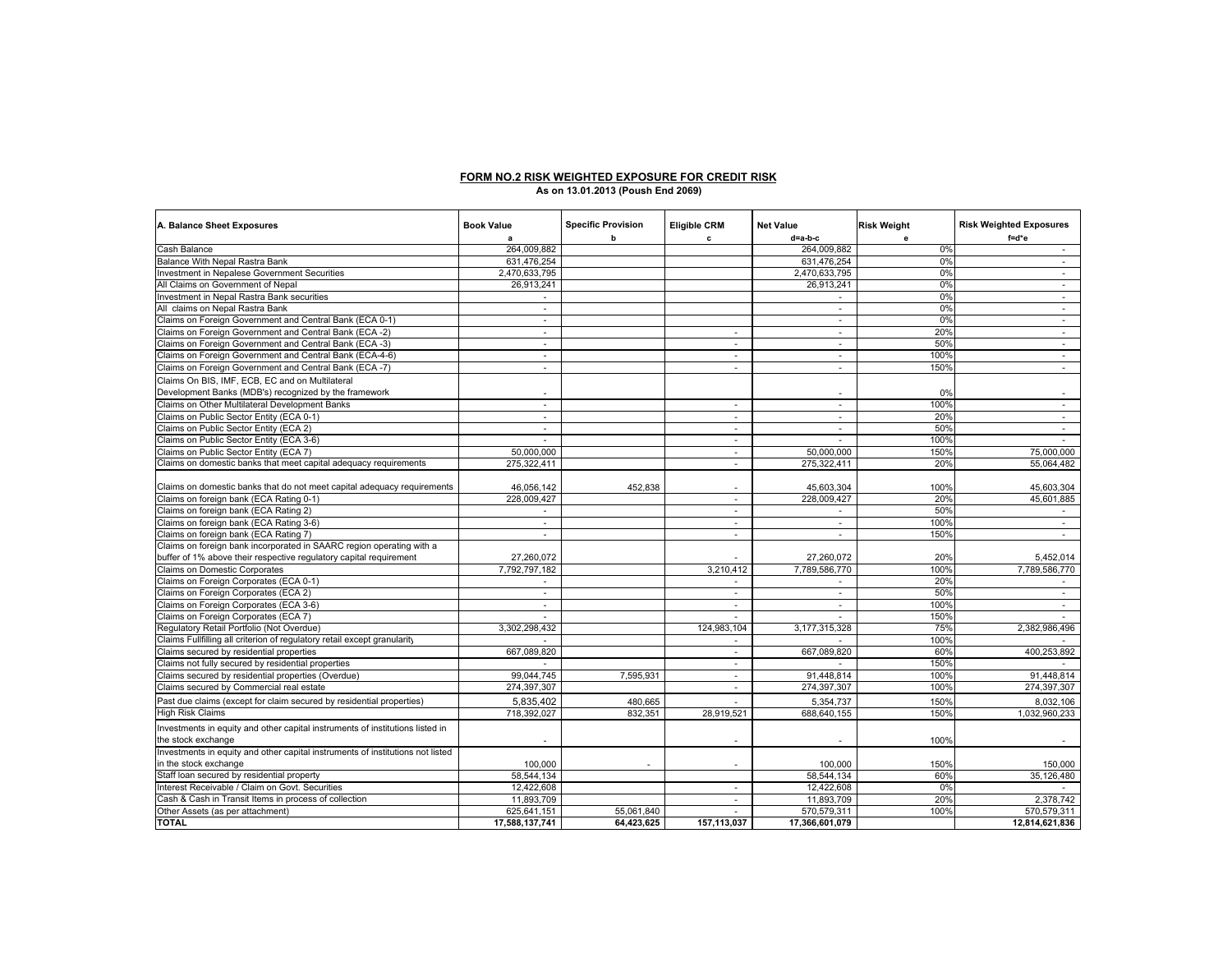| As on 13.01.2013 (Poush End 2069)                                       |                          |                           |                     |                          |                    |                                |
|-------------------------------------------------------------------------|--------------------------|---------------------------|---------------------|--------------------------|--------------------|--------------------------------|
| <b>B. Off Balance Sheet Exposures</b>                                   | <b>Gross Book Value</b>  | <b>Specific Provision</b> | <b>Eligible CRM</b> | <b>Net Value</b>         | <b>Risk Weight</b> | <b>Risk Weighted Exposures</b> |
|                                                                         | a                        | b                         | c                   | d=a-b-c                  | е                  | f=d*e                          |
| Revocable Commitments                                                   |                          |                           |                     |                          | 0%                 |                                |
| <b>Bills Under Collection</b>                                           |                          |                           |                     | ٠                        | 0%                 | ٠                              |
| Forward Foreign Exchange Contract Liabilities                           | $\sim$                   |                           |                     |                          | 10%                |                                |
| LC Commitments With Original Maturity Up to 6 months Domestic           |                          |                           |                     |                          |                    |                                |
| Counterparty                                                            | 449,577,438.60           |                           | 21,322,000.00       | 428,255,438.60           | 20%                | 85,651,087.72                  |
| Foreign Counterparty (ECA Rating 0-1)                                   |                          |                           |                     |                          | 20%                |                                |
| Foreign Counterparty (ECA Rating 2)                                     | $\sim$                   |                           | $\sim$              | ÷.                       | 50%                | ٠                              |
| Foreign Counterparty (ECA Rating 3-6)                                   |                          |                           |                     | ٠                        | 100%               | ٠                              |
| Foreign Counterparty (ECA Rating 7)                                     | $\sim$                   |                           | $\sim$              | $\sim$                   | 150%               | $\sim$                         |
| LC Commitments With Original Maturity Over 6 months Domestic            |                          |                           |                     |                          |                    |                                |
| Counterparty                                                            |                          |                           |                     |                          | 50%                | ٠                              |
| Foreign Counterparty (ECA Rating 0-1)                                   | $\sim$                   |                           | $\sim$              | ÷                        | 20%                | $\sim$                         |
| Foreign Counterparty (ECA Rating 2)                                     | $\sim$                   |                           | $\sim$              | ÷                        | 50%                | ٠                              |
| Foreign Counterparty (ECA Rating 3-6)                                   | $\sim$                   |                           | $\sim$              | ٠                        | 100%               | ٠                              |
| Foreign Counterparty (ECA Rating 7)                                     | $\sim$                   |                           | $\sim$              | $\overline{\phantom{a}}$ | 150%               | $\sim$                         |
| Bid Bond, Performance Bond and Counter guarantee Domestic               |                          |                           |                     |                          |                    |                                |
| Counterparty                                                            | 299,695,890              |                           | 18,717,944          | 280,977,946              | 50%                | 140,488,973                    |
| Foreign Counterparty (ECA Rating 0-1)                                   |                          |                           |                     |                          | 20%                |                                |
| Foreign Counterparty (ECA Rating 2)                                     | $\overline{\phantom{a}}$ |                           | $\sim$              | ÷.                       | 50%                | ٠                              |
| Foreign Counterparty (ECA Rating 3-6)                                   |                          |                           | ж.                  | ۰                        | 100%               |                                |
| Foreign Counterparty (ECA Rating 7)                                     | $\sim$                   |                           | $\sim$              | $\sim$                   | 150%               | $\sim$                         |
| Underwriting commitments                                                | $\sim$                   |                           | $\sim$              | $\sim$                   | 50%                | $\sim$                         |
| Lending of Bank's Securities or Posting of Securities as collateral     | $\sim$                   |                           | $\sim$              | ÷.                       | 100%               | ٠                              |
| Repurchase Agreements, Assets sale with recourse                        |                          |                           |                     |                          | 100%               |                                |
| Advance Payment Guarantee                                               | 66,904,045               |                           | 1,976,292           | 64,927,753               | 100%               | 64,927,753                     |
| <b>Financial Guarantee</b>                                              |                          |                           | $\sim$              | $\sim$                   | 100%               |                                |
| Acceptances and Endorsements                                            | $\overline{\phantom{a}}$ |                           | $\sim$              | $\sim$                   | 100%               | $\sim$                         |
| Unpaid portion of Partly paid shares and Securities                     | $\sim$                   |                           | $\sim$              | $\sim$                   | 100%               | $\sim$                         |
| Irrevocable Credit commitments (Short Term)                             | 1,212,252,365            |                           | $\sim$              | 1,212,252,365            | 20%                | 242,450,473                    |
| Irrevocable Credit commitments (Long Term)                              | 511,996,534              |                           | $\sim$              | 511,996,534              | 50%                | 255.998.267                    |
|                                                                         |                          |                           |                     |                          |                    |                                |
| Claims on foreign bank incorporated in SAARC region operating with a    |                          |                           |                     |                          |                    |                                |
| buffer of 1% above their respective regulatory capital requirement      |                          |                           |                     |                          | 20%                |                                |
| <b>Other Contingent Liabilities</b>                                     | 47,076,405               |                           | 795,482             | 46,280,923               | 100%               | 46,280,923                     |
| <b>Unpaid Guarantee Claims</b>                                          |                          |                           |                     |                          | 200%               |                                |
| <b>TOTAL</b>                                                            | 2,587,502,678            |                           | 42,811,718          | 2,544,690,960            |                    | 835,797,477                    |
| Total RWE for credit Risk Before Adjustment (A) +(B)                    | 20,175,640,419           | 64,423,625                | 199,924,755         | 19,911,292,039           |                    | 13,650,419,313                 |
|                                                                         |                          |                           |                     |                          |                    |                                |
| <b>Adiustments under Pillar II</b>                                      |                          |                           |                     |                          |                    |                                |
| Add: 10% of the loan and facilities in excess of Single Obligor Limits  |                          |                           |                     |                          |                    |                                |
| (6.4 a 3)                                                               |                          |                           |                     |                          |                    |                                |
| Add: 1% of the contract (sale) value in case of the sale of credit with |                          |                           |                     |                          |                    |                                |
| recourse (6.4 a 4)                                                      |                          |                           |                     |                          |                    |                                |
| Total RWE for Credit Risk (After bank's Adjustments of Pillar II)       |                          |                           |                     |                          |                    |                                |

#### **FORM NO.2 RISK WEIGHTED EXPOSURE FOR CREDIT RISK**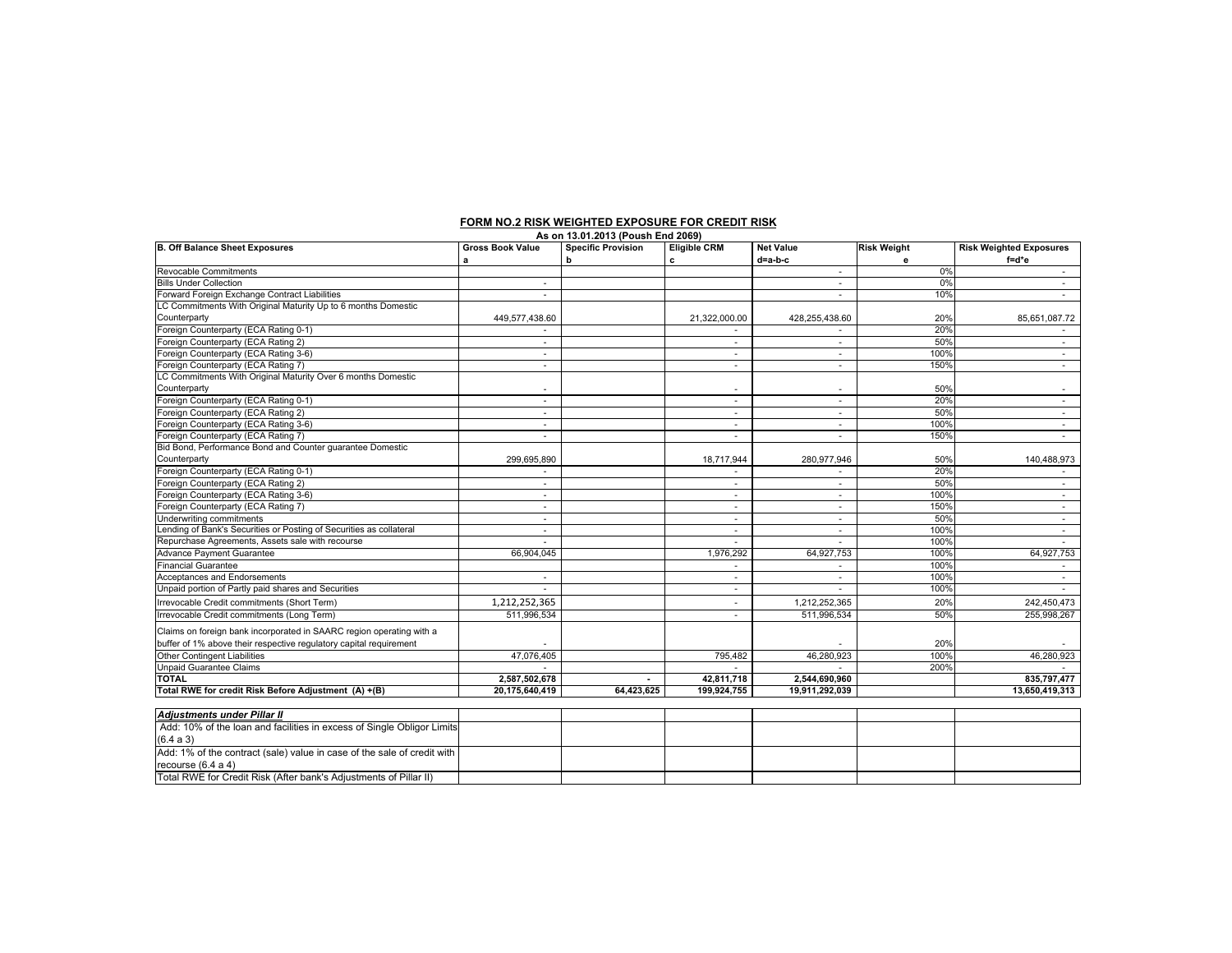### **FORM NO.3 ELIGIBLE CREDIT RISK MITIGANTS As on 13.01.2013 (Poush End 2069)**

| <b>Credit Exposures</b>                                                                                                                    | Deposits with Bank | Deposits with<br>other banks/FI | Gold          | <b>Govt.&amp; NRB Securities</b> | G'tee of Govt.<br>of Nepal | Sec/G'tee of other G'tee of domestic<br>Sovereigns | banks                    | <b>MDBs</b>              | G'tee of Sec/G'tee of Foreign<br><b>Banks</b> | Total            |
|--------------------------------------------------------------------------------------------------------------------------------------------|--------------------|---------------------------------|---------------|----------------------------------|----------------------------|----------------------------------------------------|--------------------------|--------------------------|-----------------------------------------------|------------------|
|                                                                                                                                            | (a)                | (b)                             | (c)           | (d)                              | (e)                        | (f)                                                | (g)                      | (h)                      | (1)                                           |                  |
| <b>Balance Sheet Exposures</b>                                                                                                             |                    |                                 |               |                                  |                            |                                                    |                          |                          |                                               | $\sim$           |
| Claims on Foreign Government and Central Bank (ECA -2)<br>Claims on Foreign Government and Central Bank (ECA -3)                           |                    |                                 |               |                                  |                            |                                                    |                          |                          |                                               | $\sim$           |
| Claims on Foreign Government and Central Bank (ECA-4-6)                                                                                    |                    |                                 |               |                                  |                            |                                                    |                          |                          |                                               | $\sim$           |
| Claims on Foreign Government and Central Bank (ECA -7)                                                                                     |                    |                                 |               |                                  |                            |                                                    |                          |                          |                                               | $\sim$           |
|                                                                                                                                            |                    |                                 |               |                                  |                            |                                                    |                          |                          |                                               | $\sim$           |
| Claims on Other Multilateral Development Banks<br>Claims on Public Sector Entity (ECA 0-1)                                                 |                    |                                 |               |                                  |                            |                                                    |                          |                          |                                               |                  |
| Claims on Public Sector Entity (ECA 2)                                                                                                     |                    |                                 |               |                                  |                            |                                                    |                          |                          |                                               | τ                |
| Claims on Public Sector Entity (ECA 3-6)                                                                                                   |                    |                                 |               |                                  |                            |                                                    |                          |                          |                                               | ÷.               |
| Claims on Public Sector Entity (ECA 7)                                                                                                     |                    |                                 |               |                                  |                            |                                                    |                          |                          |                                               | $\sim$           |
| Claims on domestic banks that meet capital adequacy requirements                                                                           |                    |                                 |               |                                  |                            |                                                    |                          |                          |                                               |                  |
| Claims on domestic banks that do not meet capital adequacy requirements                                                                    |                    |                                 |               |                                  |                            |                                                    |                          |                          |                                               |                  |
|                                                                                                                                            |                    |                                 |               |                                  |                            |                                                    |                          |                          |                                               | $\sim$           |
| Claims on foreign bank (ECA Rating 0-1)<br>Claims on foreign bank (ECA Rating 2)                                                           |                    |                                 |               |                                  |                            |                                                    |                          |                          |                                               | $\sim$           |
| Claims on foreign bank (ECA Rating 3-6)                                                                                                    |                    |                                 |               |                                  |                            |                                                    |                          |                          |                                               | $\sim$           |
| Claims on foreign bank (ECA Rating 7)                                                                                                      |                    |                                 |               |                                  |                            |                                                    |                          |                          |                                               | $\sim$           |
| Claims on foreign bank incorporated in SAARC region operating with a<br>buffer of 1% above their respective regulatory capital requirement |                    |                                 |               |                                  |                            |                                                    |                          |                          |                                               |                  |
| Claims on Domestic Corporates                                                                                                              | 1.074.461          |                                 |               | 2,135,951                        |                            |                                                    |                          |                          |                                               | 3,210,412        |
| Claims on Foreign Corporates (ECA 0-1)                                                                                                     |                    |                                 |               |                                  |                            |                                                    |                          |                          |                                               |                  |
| Claims on Foreign Corporates (ECA 2)<br>Claims on Foreign Corporates (ECA 3-6)                                                             |                    |                                 |               |                                  |                            |                                                    |                          |                          |                                               | $\sim$           |
|                                                                                                                                            |                    |                                 |               |                                  |                            |                                                    |                          |                          |                                               | $\sim$           |
| Claims on Foreign Corporates (ECA 7)                                                                                                       |                    |                                 |               |                                  |                            |                                                    |                          |                          |                                               |                  |
| Regulatory Retail Portfolio (Not Overdue)                                                                                                  | 92,019,004         |                                 | 32,964,100    |                                  |                            |                                                    |                          |                          |                                               | 124,983,104      |
| Claims Fullfilling all criterion of regulatory retail except granularity<br>Claims secured by residential properties                       | ÷                  |                                 |               |                                  |                            |                                                    |                          |                          |                                               | $\sim$           |
|                                                                                                                                            |                    |                                 |               |                                  |                            |                                                    |                          |                          |                                               |                  |
| Claims not fully secured by residential properties<br>Claims secured by residential properties (Overdue)                                   |                    |                                 |               |                                  |                            |                                                    |                          |                          |                                               | $\sim$           |
| Claims secured by Commercial real estate                                                                                                   |                    |                                 |               |                                  |                            |                                                    |                          |                          |                                               | $\sim$<br>$\sim$ |
|                                                                                                                                            |                    |                                 |               |                                  |                            |                                                    |                          |                          |                                               |                  |
| Past due claims (except for claim secured by residential properties)                                                                       |                    |                                 |               |                                  |                            |                                                    |                          |                          |                                               |                  |
| <b>High Risk Claims</b>                                                                                                                    | 28,919,521         |                                 |               |                                  |                            |                                                    |                          |                          |                                               | 28,919,521       |
| Investments in equity and other capital instruments of institutions listed in                                                              |                    |                                 |               |                                  |                            |                                                    |                          |                          |                                               |                  |
| the stock exchange                                                                                                                         |                    |                                 |               |                                  |                            |                                                    |                          |                          |                                               |                  |
| Investments in equity and other capital instruments of institutions not listed<br>in the stock exchange                                    |                    |                                 |               |                                  |                            |                                                    |                          |                          |                                               |                  |
| Other Assets (as per attachment)                                                                                                           |                    |                                 |               |                                  |                            |                                                    |                          |                          |                                               |                  |
| Total                                                                                                                                      | 122,012,986        |                                 | 32,964,100    | 2,135,951                        |                            |                                                    |                          | ÷                        | ÷,                                            | 157, 113, 037    |
| Off Balance Sheet Exposures                                                                                                                |                    |                                 |               |                                  |                            |                                                    |                          |                          |                                               |                  |
| Forward Foreign Exchange Contract                                                                                                          |                    |                                 |               |                                  |                            |                                                    |                          |                          |                                               | $\sim$           |
| LC Commitments With Original Maturity Up to 6 months (domestic                                                                             |                    |                                 |               |                                  |                            |                                                    |                          |                          |                                               |                  |
| Counterparty)<br>ECA Rating 0-1                                                                                                            | 21,322,000         |                                 |               |                                  |                            |                                                    |                          |                          |                                               | 21,322,000       |
|                                                                                                                                            |                    |                                 |               |                                  |                            |                                                    |                          |                          |                                               |                  |
| ECA Rating 2                                                                                                                               |                    |                                 |               |                                  |                            |                                                    |                          |                          |                                               | $\sim$           |
| ECA Rating 3-6                                                                                                                             |                    |                                 |               |                                  |                            |                                                    |                          |                          |                                               | $\sim$           |
| ECA Rating 7                                                                                                                               |                    |                                 |               |                                  |                            |                                                    |                          |                          |                                               | $\sim$           |
| LC Commitments With Original Maturity Over 6 months (domestic)<br>ECA Rating 0-1<br>ECA Rating 2                                           |                    |                                 |               |                                  |                            |                                                    |                          |                          |                                               |                  |
|                                                                                                                                            |                    |                                 |               |                                  |                            |                                                    |                          |                          |                                               | τ                |
| ECA Rating 3-6                                                                                                                             |                    |                                 |               |                                  |                            |                                                    |                          |                          |                                               | ÷                |
| ECA Rating 7                                                                                                                               |                    |                                 |               |                                  |                            |                                                    |                          |                          |                                               | $\sim 10$        |
| Bid Bond, Performance Bond and Counter Guarantee Domestic                                                                                  |                    |                                 |               |                                  |                            |                                                    |                          |                          |                                               |                  |
| Counterparty                                                                                                                               | 18,717,944         |                                 |               |                                  |                            |                                                    |                          |                          |                                               | 18,717,944       |
| ECA Rating 0-1                                                                                                                             |                    |                                 |               |                                  |                            |                                                    |                          |                          |                                               |                  |
| <b>ECA Rating 2</b>                                                                                                                        |                    |                                 |               |                                  |                            |                                                    |                          |                          |                                               |                  |
| ECA Rating 3-6                                                                                                                             |                    |                                 |               |                                  |                            |                                                    |                          |                          |                                               | $\sim$           |
| ECA Rating 7                                                                                                                               |                    |                                 |               |                                  |                            |                                                    |                          |                          |                                               | $\sim$           |
| Guarantee Invoked but yet not honoured                                                                                                     |                    |                                 |               |                                  |                            |                                                    |                          |                          |                                               | $\sim$           |
| Underwriting commitments                                                                                                                   |                    |                                 |               |                                  |                            |                                                    |                          |                          |                                               | $\sim$           |
|                                                                                                                                            |                    |                                 |               |                                  |                            |                                                    |                          |                          |                                               |                  |
| Lending of Bank's Securities or Posting of Securities as collateral                                                                        |                    |                                 |               |                                  |                            |                                                    |                          |                          |                                               |                  |
| Repurchase Agreements, Assets sale with recourse (including repo/                                                                          |                    |                                 |               |                                  |                            |                                                    |                          |                          |                                               |                  |
| reverse repo)                                                                                                                              |                    |                                 |               |                                  |                            |                                                    |                          |                          |                                               |                  |
| Advance Payment Guarantee                                                                                                                  | 1,976,292          |                                 |               |                                  |                            |                                                    |                          |                          |                                               | 1,976,292        |
| <b>Financial Guarantee</b>                                                                                                                 |                    |                                 |               |                                  |                            |                                                    |                          |                          |                                               | $\sim$           |
| Acceptances and Endorsements<br>Unpaid portion of Partly paid shares and Securities                                                        |                    |                                 |               |                                  |                            |                                                    |                          |                          |                                               | $\sim$           |
| Irrevocable Credit commitments (Short Term)                                                                                                |                    |                                 |               |                                  |                            |                                                    |                          |                          |                                               | $\sim$           |
| Irrevocable Credit commitments (Long Term)                                                                                                 |                    |                                 |               |                                  |                            |                                                    |                          |                          |                                               |                  |
| Other Contingent Liabilities                                                                                                               | 795,482            |                                 |               |                                  |                            |                                                    |                          |                          |                                               | 795,482          |
|                                                                                                                                            | 42,811,718         |                                 |               |                                  |                            |                                                    |                          |                          |                                               | 42,811,718       |
| Total<br>Grand Total                                                                                                                       | 164,824,704.00     | $\blacksquare$                  | 32,964,100.00 | 2,135,951.00                     | $\cdot$                    | $\overline{\phantom{a}}$                           | $\overline{\phantom{a}}$ | $\overline{\phantom{a}}$ | $\blacksquare$                                | 199,924,755.00   |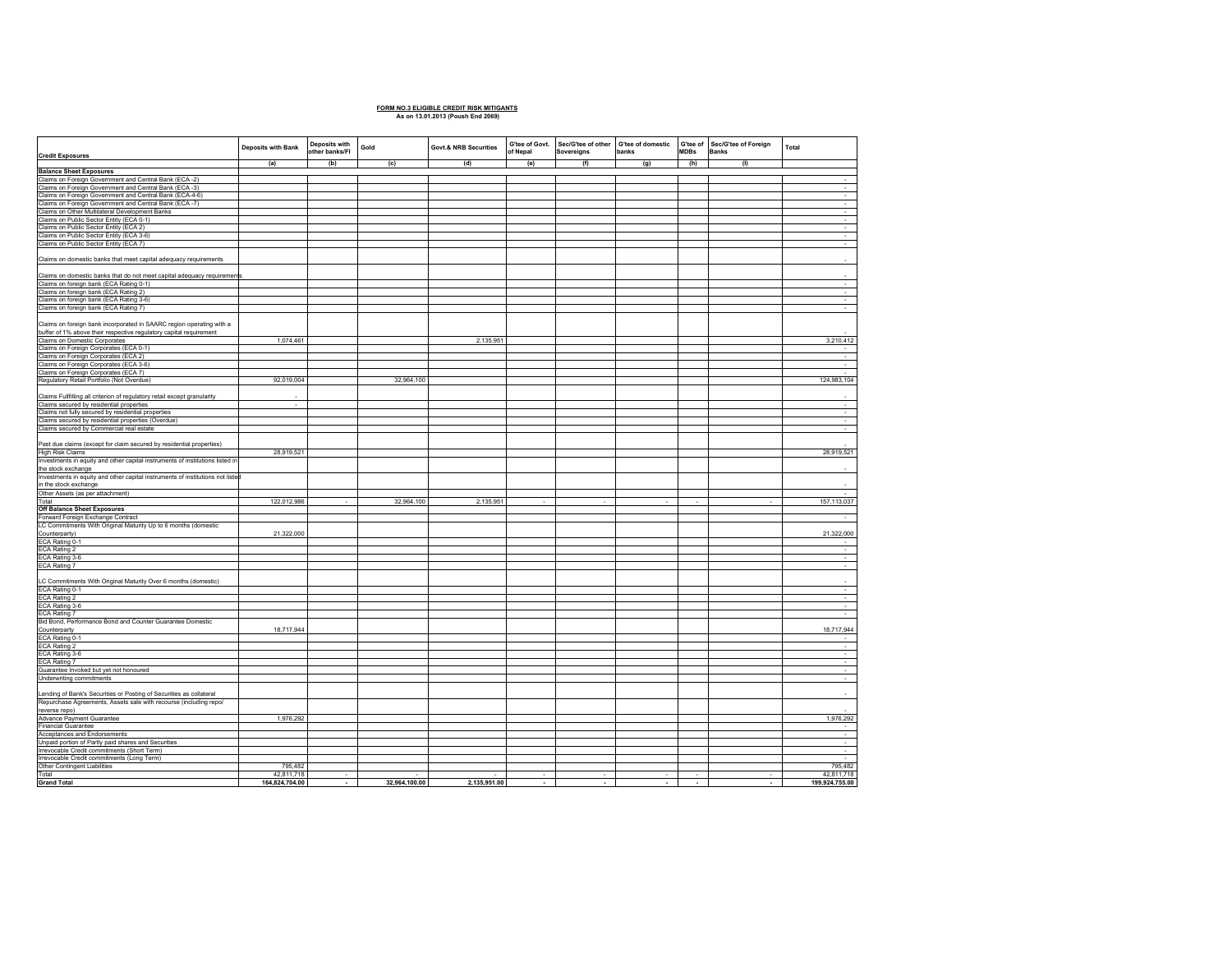### **FORM NO.5 OTHER ASSETS As on 13.01.2013 (Poush End 2069)**

| <b>S. No.</b> | <b>Assets</b>                             | <b>Gross Amount</b> | <b>Specific Provision</b> | <b>Net Balance</b> |
|---------------|-------------------------------------------|---------------------|---------------------------|--------------------|
|               | Cash and Cash Items in Transit            |                     |                           |                    |
| 2             | Miscellaneous Expenditure not written off | $\blacksquare$      |                           |                    |
| 3             | <b>Fixed Assets</b>                       | 491,840,273         | 23,215,521                | 468,624,752        |
| 4             | Interest Receivable on Other Investment   | 867,399             |                           | 867,399            |
| 5             | Interest Receivable on Loan               | 31,846,319          | 31,846,319                |                    |
| 6             | Non Banking Assets                        |                     |                           |                    |
|               | <b>Reconciliation Account</b>             |                     | ٠                         |                    |
| 8             | <b>Draft Paid Without Notice</b>          | ٠                   | -                         |                    |
| 9             | <b>Sundry Debtors</b>                     | 292,712             | $\overline{\phantom{0}}$  | 292,712            |
| 10            | Advance payment and Deposits              | 56,185,061          | ٠                         | 56,185,061         |
| 11            | Staff Loan & Advance                      | 9,157,732           | -                         | 9,157,732          |
| 12            | Stationery                                | 2,779,772           | $\overline{\phantom{0}}$  | 2,779,772          |
| 13            | All other assets                          | 32,671,883          |                           | 32,671,883         |
| <b>TOTAL</b>  |                                           | 625,641,151         | 55.061.840                | 570,579,311        |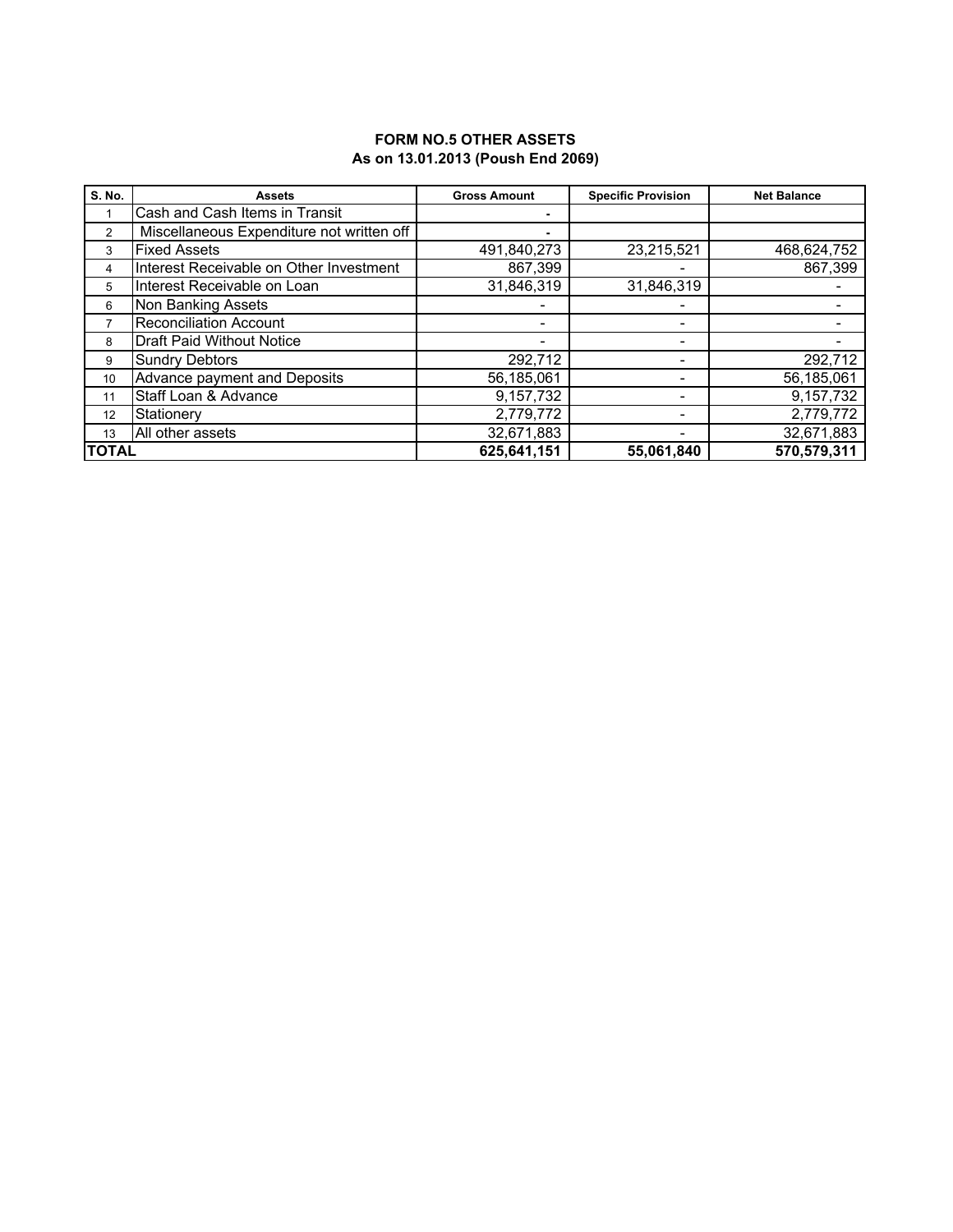| FORM NO.6 RISK WEIGHTED EXPOSURE FOR OPERATIONAL RISK |  |
|-------------------------------------------------------|--|
| As on 13.01.2013 (Poush End 2069)                     |  |

| <b>Particulars</b>                                                  | (2066/67)<br>Year 1 | Year 2 (2067/68) | Year 3 (2068/69) |
|---------------------------------------------------------------------|---------------------|------------------|------------------|
| Net Interest Income                                                 | 216,346,417         | 355,456,322      | 418,583,608      |
| Commission and Discount Income                                      | 3,908,315           | 4,949,150        | 11,251,196       |
| Other Operating Income                                              | 30,740,447          | 34,805,648       | 44,618,555       |
| <b>Exchange Fluctuation Income</b>                                  | 5.606.611           | 157,502          | (175,238)        |
| Addition / Deduction Interest Suspense during the period            | 4,434,107           | 12,541,981       | 8,330,653        |
| Gross income (a)                                                    | 261,035,897         | 407,910,603      | 482,608,774      |
| Alfa (b)                                                            | 15%                 | 15%              | 15%              |
| Fixed Percentage of Gross Income [c=(a×b)]                          | 39,155,385          | 61,186,590       | 72,391,316       |
| Capital Requirement for operational risk (d) (average of c)         | 57,577,764          |                  |                  |
| Risk Weight (reciprocal of capital requirement of 10%) in times (e) | 10                  | 10               |                  |
| Equivalent Risk Weight Exposure [f=(d×e)]                           | 575,777,640         |                  |                  |
| <b>PILLAR-II ADJUSTMENTS</b>                                        |                     |                  |                  |
| If Gross Income for all the last three years is negative (6.4 a 8)  |                     |                  |                  |
| Total Credit and Investment (net of Specific Provision)             |                     |                  |                  |
| Capital Requirement for operational risk (5%)                       |                     |                  |                  |
| Risk Weight (reciprocal of capital requirement of 10%) in times     |                     | 10               |                  |
| Equivalent Risk Weight Exposure [q]                                 |                     |                  |                  |
| Equivalent Risk Weight Exposure [h=f+g]                             |                     |                  |                  |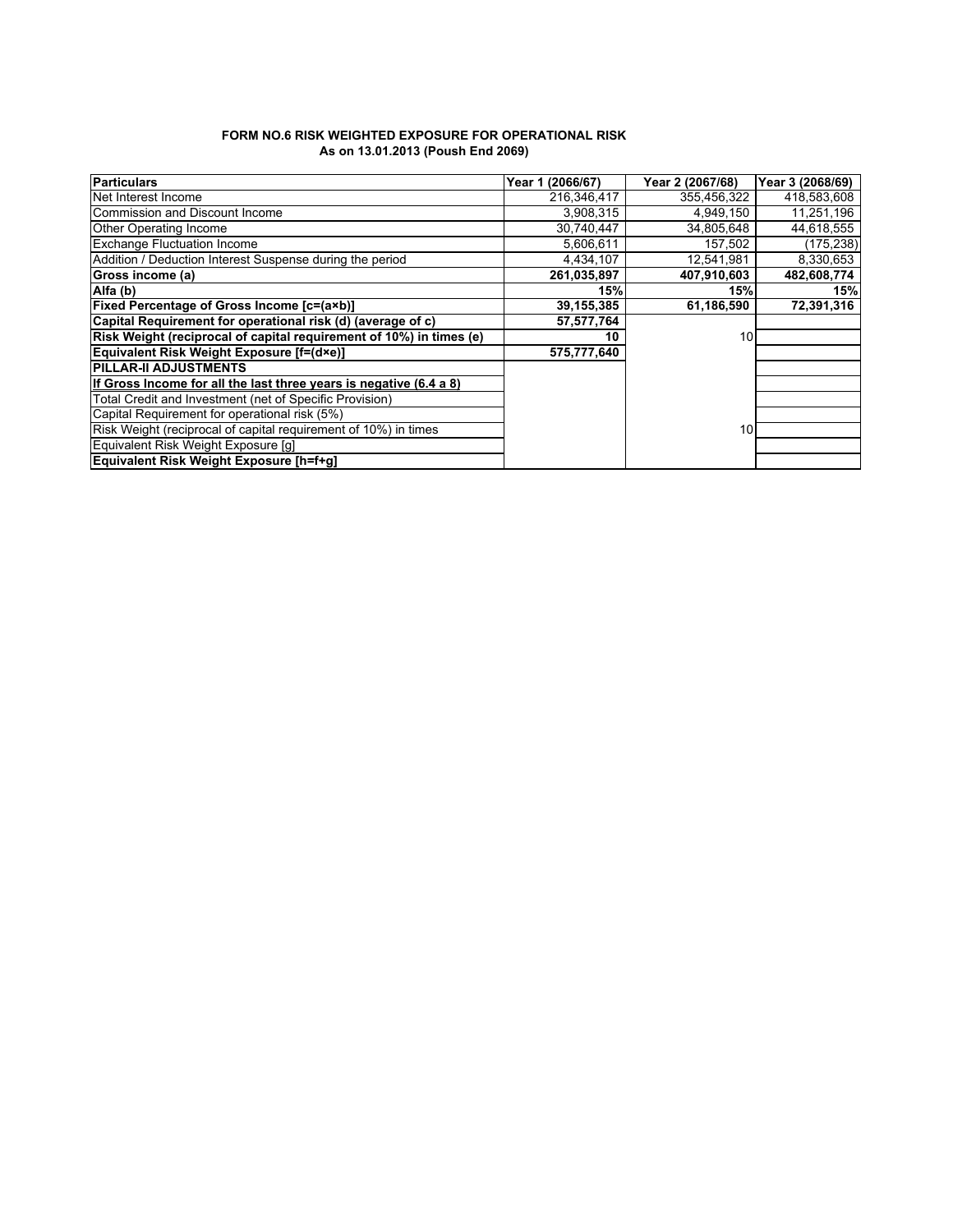## **FORM NO.7 RISK WEIGHTED EXPOSURE FOR MARKET RISK As on 13.01.2013 (Poush End 2069)**

| S.No.                       | <b>Currency</b>                                                     | <b>Open Position (FCY)</b> | <b>Open Position (NPR)</b> | <b>Relevant Open Position</b> |
|-----------------------------|---------------------------------------------------------------------|----------------------------|----------------------------|-------------------------------|
| 1                           | <b>INR</b>                                                          | 19,069,368                 | 30,525,291                 | 30,525,291                    |
| $\overline{2}$              | <b>USD</b>                                                          | (74, 014)                  | (6,483,624)                | 6,483,624                     |
| 3                           | <b>GBP</b>                                                          | 35,411                     | 4,989,215                  | 4,989,215                     |
| 4                           | <b>AUD</b>                                                          | 915                        | 83,992                     | 83,992                        |
| 5                           | <b>JPY</b>                                                          | 85,000                     | 83,980                     | 83,980                        |
| 6                           | <b>EUR</b>                                                          | 27,017                     | 3,146,580                  | 3,146,580                     |
| $\overline{7}$              | CAD                                                                 | 1,400                      | 124,586                    | 124,586                       |
| 8                           | <b>CHF</b>                                                          | 13,100                     | 1,256,159                  | 1,256,159                     |
| 9                           | SGD                                                                 | 1,000                      | 71,415                     | 71,415                        |
| 10                          | <b>YUN</b>                                                          |                            |                            |                               |
| 11                          | <b>THB</b>                                                          | 8,580                      | 24,753.30                  | 24,753                        |
| 12                          | <b>DKK</b>                                                          |                            |                            |                               |
| 13                          | <b>MYR</b>                                                          | 524                        | 15,135.74                  | 15,136                        |
| 14                          | <b>SAR</b>                                                          | 63,227                     | 1,476,034.32               | 1,476,034                     |
| 15                          | QAR                                                                 | 5,806                      | 140,156.84                 | 140,157                       |
| 16                          | <b>AED</b>                                                          | 21,215                     | 507,674.95                 | 507,675                       |
| 17                          | <b>KRW</b>                                                          | 9,000                      | 73,575.00                  | 73,575                        |
|                             | <b>Total Open Position (a)</b>                                      | 49,002,172                 |                            |                               |
| <b>Fixed Percentage (b)</b> |                                                                     | 5%                         |                            |                               |
|                             | Capital Charge for Market Risk [c=(a×b)]                            | 2,450,109                  |                            |                               |
|                             | Risk Weight (reciprocal of capital requirement of 10%) in times (d) | 10                         |                            |                               |
|                             | Equivalent Risk Weight Exposure [e=(c×d)]                           | 24,501,090                 |                            |                               |